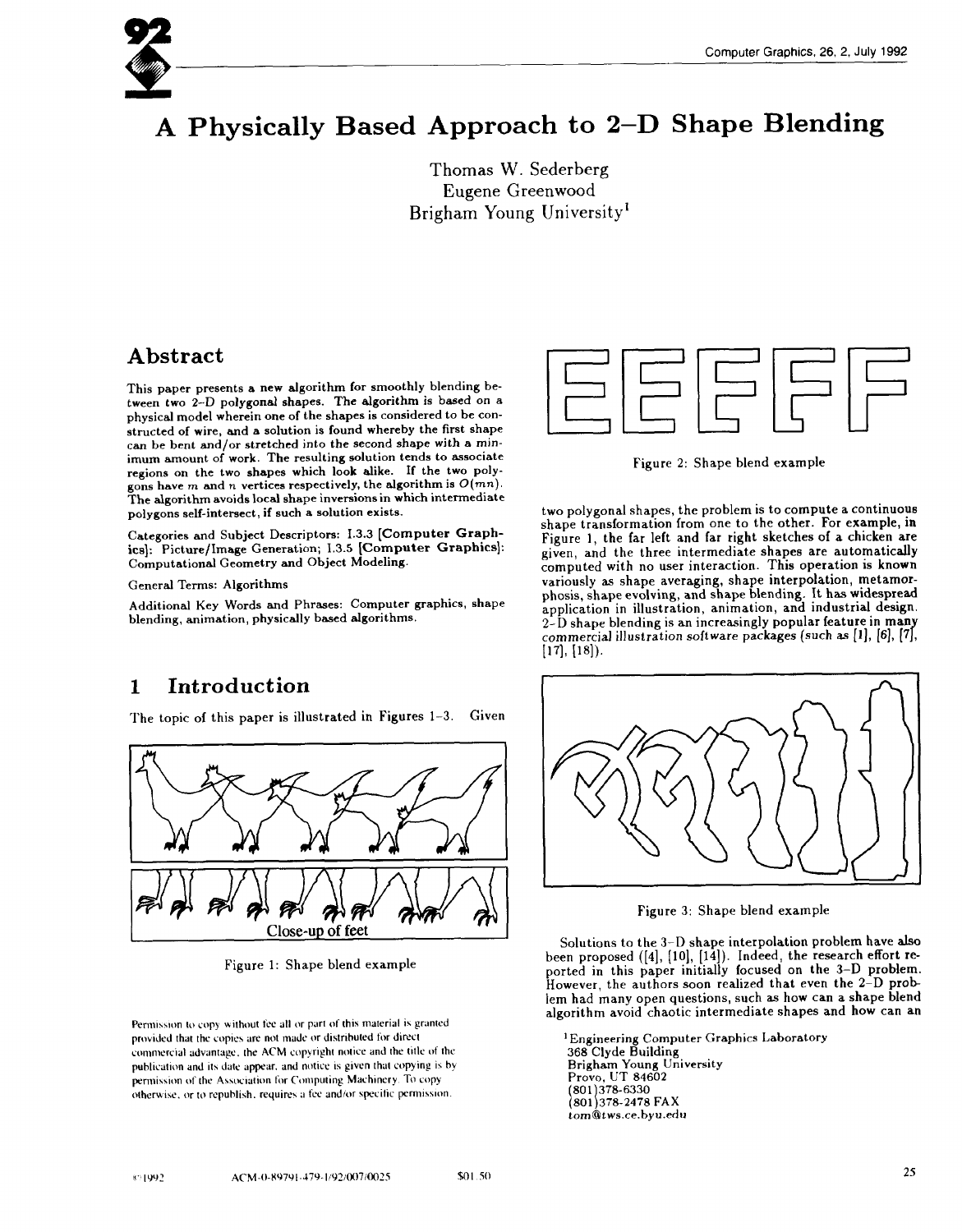algorithm recognize similar, though not identical, features on the two terminal shapes (such as the feet and head of the chicken in Figure 1) and maintain those features throughout the blend.

We tested several commercial shape blending software packages on some of our shape examples. The best of any results for the chicken outline is shown in Figure 4 and the best E to F blend is shown in Figure 5. Notice how the chicken feet in Figure 4 degenerate to a self-intersecting scribble.



Figure 4: Shape blend of chicken using commercial software



Figure 5: Shape blend of E to F using commercial software

The algorithm presented in this paper is baaed on a physical model. Imagining that each shape is made of a piece of wire, the blend is determined by computing the minimum work required to bend and stretch one wire shape into the other. The user can specify some physical properties of the wire, which control the relative difficulty with which it can be bent or stretched. A severe penalty is charged for blends which experience a local self intersection due to the wire bending through an angle of zero degrees. This penalty nearly always prevent the self intersection problem in Figure 4. All of the blend in this paper were generated automatically with no user intervention (Figures 4 and 5 by commercial packages, the rest by our algorithm) except for initially specifying the physical attributes of the wire.

#### **1.1** Related work

Shape blending is a problem which has been motivated by several different applications and attacked in several different ways. For example, if we envision the family of blend polygons as forming a ruled surface in  $(x, y, t)$  space, as shown in Figure 6, the shape blending problem bears strong similarit to the contour triangulation problem [5], [8], [9], [15]. This is the background from which we approached the problem, and our solution borrows graph theory concepts from [15] and [8]. The algorithms used in the commercial illustration software cited above probably resemble the triangulation algorithms in [5] and [9] since these are  $O(n)$  in time and memory, thus more suitable for PC applications than ones based on graph theory.

vated by industrial design. It tackles the problem by slic-The first paper on  $3-D$  shape interpolation  $[4]$  was motiing the two 3–D shapes into contours, blending correspondi contours, then reconstructing the 3–D blended surface. More recent solutions, [10] and [14], are based on Minkowski sums These approaches give impressive results, but leave some room for further investigation. For example, two non-convex objects



Figure 6: Family of blend polygons as a function of  $t$ 

with similar features (such aa a dog and a horse) will lose protruding details such as legs during intermediate shapes. In fact, the blend of a non-convex object with itself is not a constant shape.

Problems related to 2–D shape blending arise in shape recognition [2], [19] and curve matching for graphical search **h** and replace [16]. In these applications, the primary concer is determining how similar two complete objects are. Shap blending also resembles the computer vision problem of contour identification, for which one solution is based on energy minimization [13], as is the shape blending algorith described herein.

When the two shapes to be blended are taken to be key frames in a character animation (such as in Figure 1) shape blending is similar to inbetweening — an important component of the general problem of computer-assisted animation [3). The problem addressed in this paper, inbetweening of polygonal shape outlines, is simpler than the more general problem of inbetweening complete drawings.

#### **1.2** Overview

Section 2 discusses geometric aspects of the shape blending problem. The physical work model is discussed in section 3. The minimum work solution is found by means of a directed graph, as discussed in section 4. Section 5 presents several examples and discusses the relative influence of stretching and bending work.

# **2 Geometric preliminaries**

Given two polygons  $P_0$  and  $P_1$  with the same number of vertices, shape blending is accomplished by performing a linear interpolation between the corresponding vertices of the two polygons. If

$$
\mathbf{P}^0 = [\mathbf{P}_0^0, \mathbf{P}_1^0, \dots, \mathbf{P}_n^0]; \quad \mathbf{P}^1 = [\mathbf{P}_0^1, \mathbf{P}_1^1, \dots, \mathbf{P}_n^1] \quad (1)
$$

where  $P_i^k$  denote vertices, intermediate polygons in the blend can be defined

$$
P(t) = uP^{0} + tP^{1}
$$
  
= 
$$
[uP_{0}^{0} + tP_{0}^{1}, uP_{1}^{0} + tP_{1}^{1}, ..., uP_{n}^{0} + tP_{n}^{1}]
$$
  
= 
$$
[P_{0}(t), P_{1}(t), ..., P_{n}(t)]
$$
 (2)

where  $u = 1 - t$ . The motion of three adjacent vertices undergoing a shape blend is shown in Figure 7.

Consider the simple example in Figure 8, where the verte: numbers are labeled. Each intermediate shape is determine by linearly interpolating each node as shown. The paths for vertices 1 and 3 are shown in dotted lines.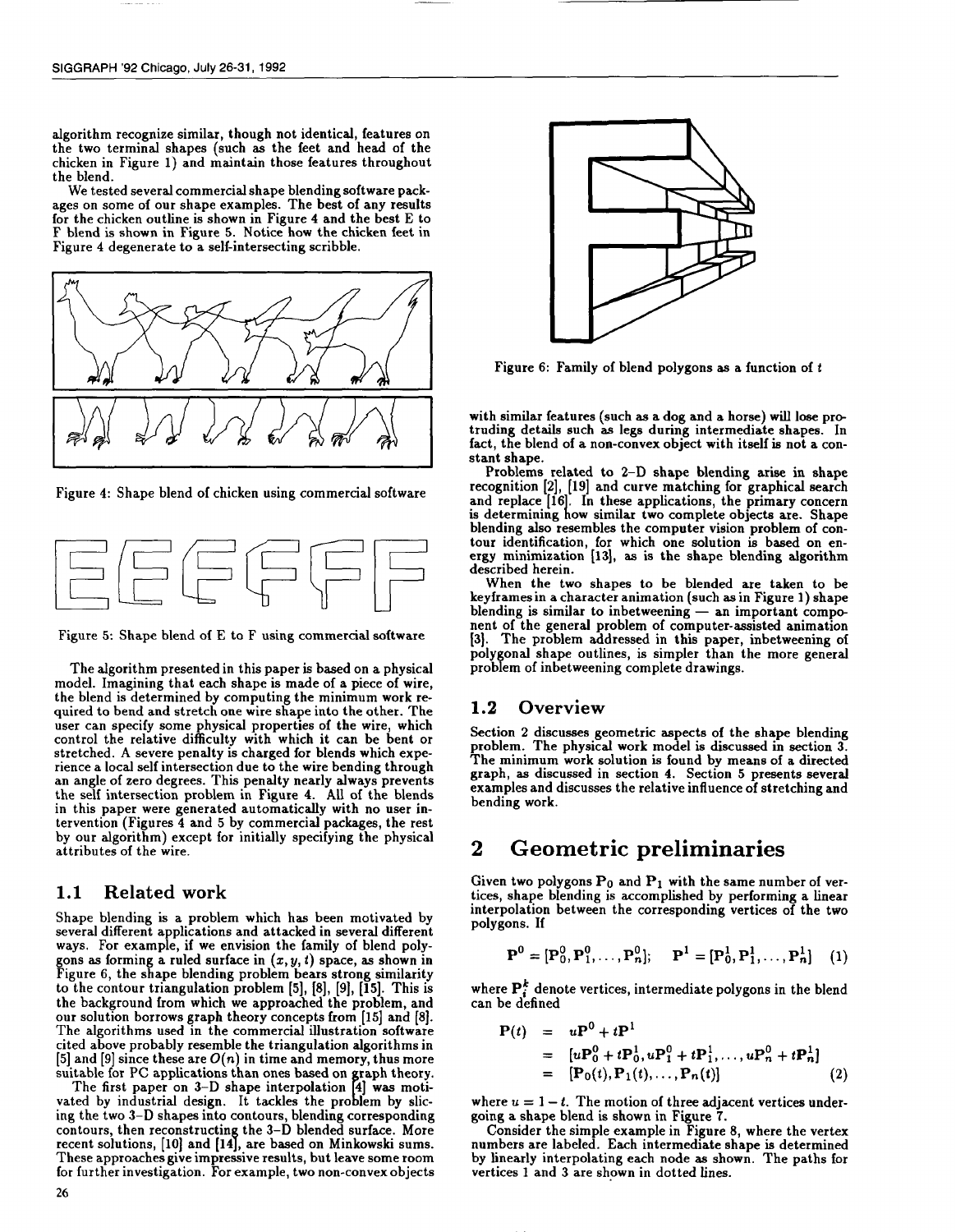

Figure 7: Blending of three adjacent vertices



Figure 8: Simple example, solution 1

If the vertices are renumbered, a shape blend such as in Figure 9 can be obtained.



Figure 9: Simple example, solution 2

Different blends can be achieved if we insert new vertices in each polygon. In Figure 10, a vertex labeled "5" is inserted in  $P^0$  and a vertex labeled "1" is inserted in  $P^1$  as shown. Another variation is obtained by adding two new vertices at the same point. In Figure 11, vertices labeled "5" and "6" are inserted in  $\mathbf{P}_0$  and vertices labeled "1" and "2" are inserte in  $P_1$  as shown.

Typically, two polygons to be blended do not initially have the same number of vertices, and even if they do, the correspondence will not generally produce a pleasing blend. The examples in Figures 8–11 suggest that the principle task in shape blending is that of adding vertices to each polygon such that each polygon ends up with the same number of vertices, and the resulting vertex correspondences produce the desired blend.

So, how can an algorithm automatically decide, with little or no human intervention, where to add the vertices? Section 2.] shows two geometric conditions that an algorithm can identify and try to avoid, and section 3 discusses a physical model which can further guide an algorithm.

#### 2.1 Angles

Consider the solution to the step problem shown in Figure 12. This blend serves little useful purpose (except to illustrate shape blending gone awry), because the angle at the circled vertex goes to zero, so that the two edges meeting at that



Figure 10: Simple example, solution 3



Figure 11: Simple example, solution 4

vertex pass over one another. When this happens, at least part of the shape is turning itself "inside out"

Another example of ill-behaved intermediate angles is shown in Figure 13. Here, the terminal angles at vertices 4 and 6 are both 90°, yet those angles in the intermediate blend exceed 130°. Also, vertex 5 begins and ends on a straight line, yet that line becomes noticeably bent during the blend operation.

Figures 12 and 13 suggest two angle constraints that should be imposed on blend solutions. First, if at all possible we should avoid

$$
\theta_i(t) = 0 \qquad 0 \le t \le 1 \tag{3}
$$

at each vertex, since that implies that an intermediate shape is self-intersecting. Second, it seems preferable, when possible, for each intermediate angle to be bounded by its terminal angles. That is,  $\theta_i(t)$  should change monotonically from  $\theta_i(0)$ to  $\theta_i(1)$ .

It happens that there is an unexpectedly simple representation for the angle  $\theta_i(t)$  which greatly aids the understanding and analysis of these two conditions. In the following,

$$
\mathbf{P}_i \times \mathbf{P}_j \equiv (x_i, y_i) \times (x_j, y_j) \equiv x_i y_j - x_j y_i,
$$
  

$$
\mathbf{P}_i \cdot \mathbf{P}_j \equiv (x_i, y_i) \cdot (x_j, y_j) \equiv x_i x_j + y_i y_j,
$$

and

$$
||\mathbf{P}_i|| = \sqrt{x_i^2 + y_i^2}.
$$

Letting  $u = 1 - t$ , the angle  $\theta(t)$  can be computed

$$
\theta_i(t) = \angle [(\mathbf{P}_{i-1}^0 u + \mathbf{P}_{i-1}^1 t), (\mathbf{P}_i^0 u + \mathbf{P}_i^1 t), (\mathbf{P}_{i+1}^0 u + \mathbf{P}_{i+1}^1 t)]
$$
  
=  $\angle [(\mathbf{B}_i^0 u + \mathbf{B}_i^1 t), \mathbf{0}, (\mathbf{F}_i^0 u + \mathbf{F}_i^1 t)]$  (4)

where  $B_i^k = P_{i-1}^k - P_i^k$  and  $F_i^k = P_{i+1}^k - P_i^k$  as shown in Figure 7. Recalling that

$$
\sin(\angle P_1, 0, P_2) = \frac{P_1 \times P_2}{||P_1|| ||P_2||};
$$



Figure 12: Simple example, "solution" 5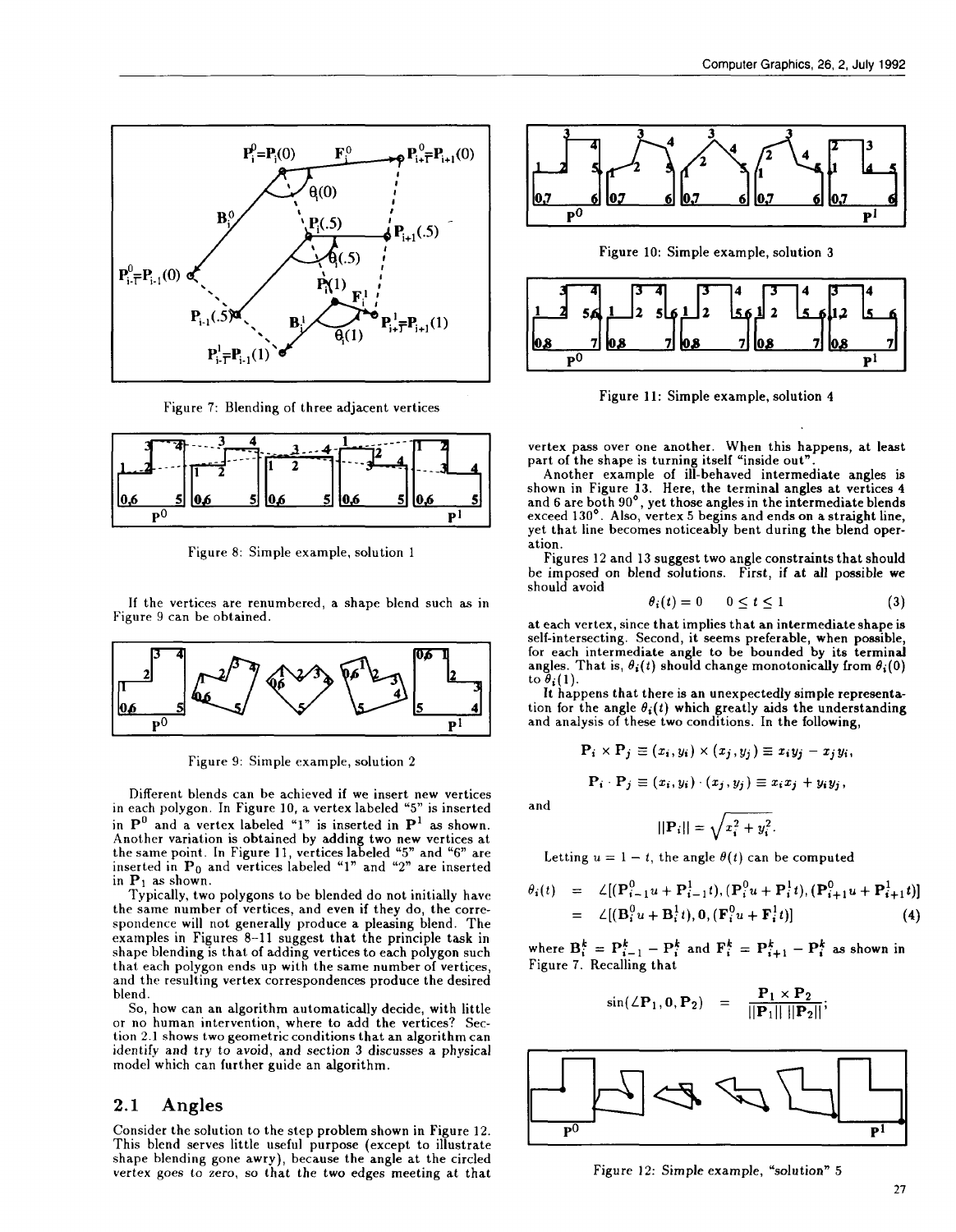

Figure 13: Simple example, "solution" 6

$$
\cos(\angle P_1, 0, P_2) = \frac{P_1 \cdot P_2}{\|\mathbf{P}_1\| \|\mathbf{P}_2\|};
$$
  
\n
$$
\tan(\angle P_1, 0, P_2) = \frac{P_1 \times P_2}{P_1 \cdot P_2},
$$
\n(5)

$$
\tan(\theta_i(t)) = \frac{\left(\mathbf{F}_i^0(1-t) + \mathbf{F}_i^1 t\right) \times \left(\mathbf{B}_i^0(1-t) + \mathbf{B}_i^1 t\right)}{\left(\mathbf{F}_i^0(1-t) + \mathbf{F}_i^1 t\right) \cdot \left(\mathbf{B}_i^0(1-t) + \mathbf{B}_i^1 t\right)}
$$
  
= 
$$
\frac{y_0(1-t)^2 + y_1 2t(1-t) + y_2 t^2}{x_0(1-t)^2 + x_1 2t(1-t) + x_2 t^2}
$$
 (6)

where

$$
x_0 = \mathbf{F}_i^0 \cdot \mathbf{B}_i^0; \quad x_1 = \frac{\mathbf{F}_i^1 \cdot \mathbf{B}_i^0 + \mathbf{F}_i^0 \cdot \mathbf{B}_i^1}{2}; \quad x_2 = \mathbf{F}_i^1 \cdot \mathbf{B}_i^1; \tag{7}
$$

$$
y_0 = \mathbf{F}_i^0 \times \mathbf{B}_i^0; \quad y_1 = \frac{\mathbf{F}_i^1 \times \mathbf{B}_i^0 + \mathbf{F}_i^0 \times \mathbf{B}_i^1}{2}; \quad y_2 = \mathbf{F}_i^1 \times \mathbf{B}_i^1. \tag{8}
$$

Equation 6 can be interpreted as a degree two B6zier curve

$$
\mathbf{Q}(t) = (x_0, y_0)(1-t)^2 + (x_1, y_1)2t(1-t) + (x_2, y_2)t^2
$$
  
= 
$$
\mathbf{Q}_0(1-t)^2 + \mathbf{Q}_1 2t(1-t) + \mathbf{Q}_2 t^2.
$$
 (9)

As illustrated in Figure 14,  $Q(t)$  has the important property that  $\theta_i(t) = \mathcal{L}((1, 0), (0, 0), \mathbf{Q}(t))$ . Thus,  $\theta_i(t) = 0$  only if  $\mathbf{Q}(t)$ 



Figure 14: Relationship between  $\theta_i(t)$  and  $\mathbf{Q}(t)$ 

intersects the positive  $x$  axis (as shown in Figure 15).

Angle monotonicity is assured if no line through the origin  $\epsilon$ intersects  $\mathbf{Q}(t)$  more than once (as shown in Figure 16). The angle function  $\theta_i(t) = \angle[(1,0), (0,0), \mathbf{Q}(t)]$  has four possible extrema:  $\theta_i(0)$ ,  $\theta_i(1)$ ,  $\theta_i(t_1)$ , or  $\theta_i(t_2)$  where  $t_1$  and  $t_2$  satisf the equation

$$
(\mathbf{Q}(t)-\mathbf{0})\times\mathbf{Q}'(t)=0.
$$

This produces a cubic polynomial which always degree reduces to a quadratic polynomial in Bernstein form:

$$
d(t) = d_0(1-t)^2 + d_1 2t(1-t) + d_2 t^2 = 0; \qquad (10)
$$



Figure 15:  $\theta_i(t)$  goes to zero



Figure 16:  $\theta_i(t)$  is not monotonic

where

$$
d_0 = \mathbf{Q}_0 \times \mathbf{Q}_1;
$$
  
\n
$$
d_1 = \frac{\mathbf{Q}_0 \times \mathbf{Q}_2}{2};
$$
  
\n
$$
d_2 = \mathbf{Q}_1 \times \mathbf{Q}_2.
$$

 $\theta_i(t)$  changes monotonically if and only if equation 10 has no real roots in the unit interval.

The work model in section 3.2 requires us to compute the the origin, then  $\Delta\theta_i = |\theta_i(1) - \theta_i(0)| \bmod{180^{\circ}}$ . If triangle  $\Delta Q_0 Q_1 Q_2$  does contain the origin, it's possible for  $\Delta \theta_i$  to exceed 180° as illustrated in Figure 17. Necessary and sufficient conditions for  $\Delta\theta_i$  to exceed 180° is for  $\Delta{\bf Q}_0{\bf Q}_1{\bf Q}_2$  to contain the origin, and  $d_1^2 - d_0 d_2 < 0$  (the discriminant of the quadratic formula in equation 10). Thus,

$$
\Delta \theta_i = \begin{cases}\n360^\circ - |\angle(\mathbf{Q}_0, (0,0), \mathbf{Q}_2)| & \text{if } d_1^2 - d_0 d_2 < 0 \text{ and} \\
|\angle(\mathbf{Q}_0, (0,0), \mathbf{Q}_2)| & \Delta \mathbf{Q}_0 \mathbf{Q}_1 \mathbf{Q}_2 \supset (0,0) \\
\text{otherwise}\n\end{cases}
$$
\n(11)

where  $\angle$  ( $\mathbf{Q}_0$ ,  $(0,0), \mathbf{Q}_2$ )  $\leq 180^{\circ}$ .

If  $\theta_i(t)$  is not monotonic, the development in section 3.2 needs to know how far  $\theta_i(t)$  deviates from monotonicity. This deviation is a non-negative angle denoted by  $\Delta\theta_i^*$  as shown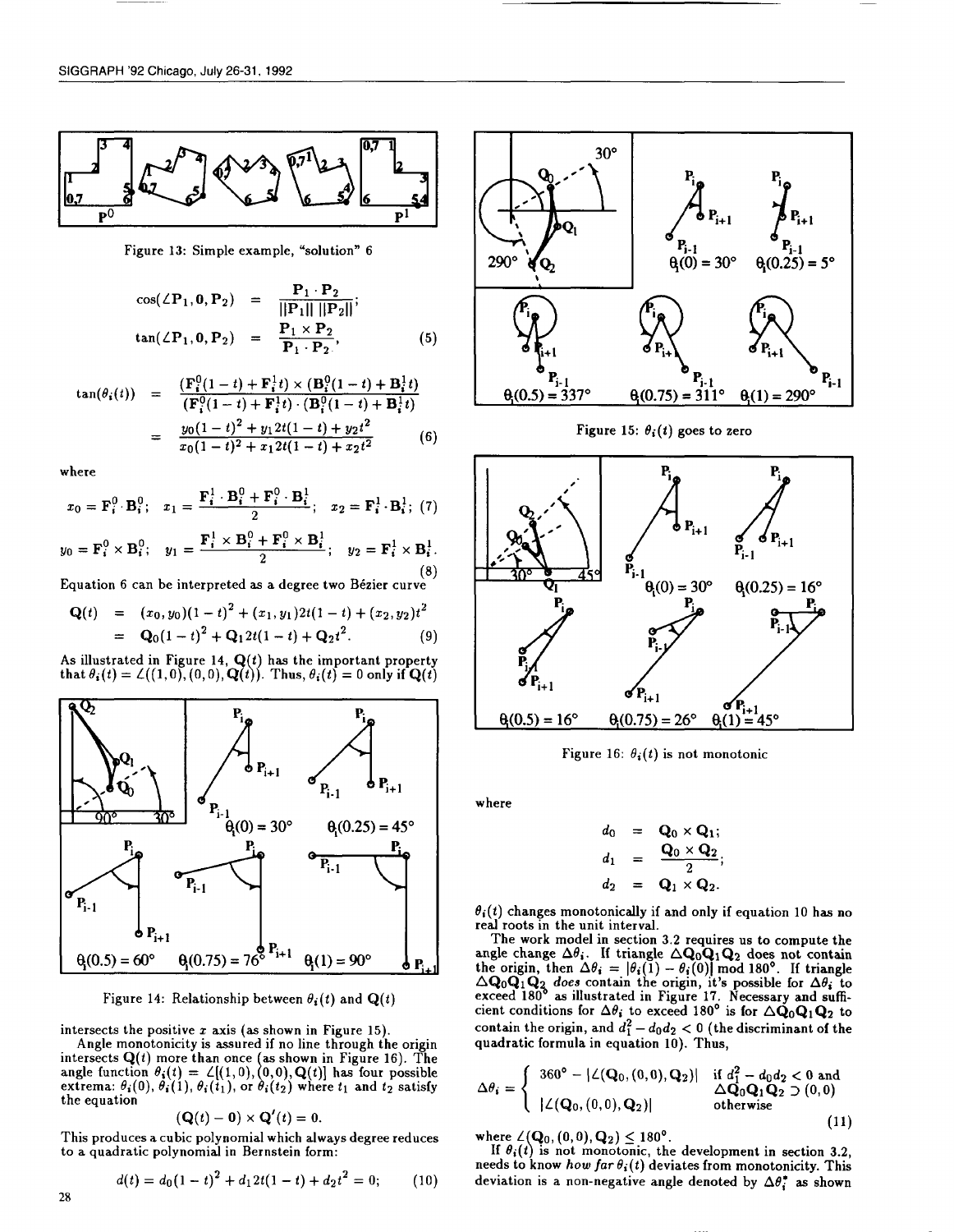

Figure 17:  $\Delta\theta_i$  exceeds 180°

in Figure 18(a) for a single deviation, and Figure 18(b) for a double deviation.



Figure 18: Measurement of  $\Delta \theta_i^*$  for non-monotonic  $\theta_i(t)$ 

#### 2.2 Coincident vertices

Coincident vertices are a common occurrence which invite special attention. When  $n$  adjacent vertices on one polygon lie at the same point,  $n-1$  edges on the other polygon collaps to that point. Since  $\angle(\mathbf{P}_{i-1}, \mathbf{P}_i, \mathbf{P}_{i+1})$  is undefined if  $\mathbf{P}_i$  is coincident with either of its neighbors, the angle change when such a case is involved in a shape blend is also undefined, as is the bending work discussed in section 3.2. Our tests verify that the following heuristic for assessing angle change when vertices are coincident gives good results.

We imagine that coincident vertices actually lie evenly spaced along the base of an infinitesimal isosceles triangle as shown in Figure 19. In this case,  $\theta_2 = \theta_4 = 90^{\circ} + \frac{10}{2}$  and  $\theta_3 = 180^\circ$  in radians. In general, if vertices  $\mathbf{P}_i, \dots, \mathbf{P}_j$  are coincident,  $\theta_i = \theta_j = 90^\circ + \frac{\alpha}{2}$  and  $\theta_{i+1} = \theta_{i+2} = \cdots = \theta_{i-1} = \frac{\alpha}{2}$ 180°.

In Figure 20, all three vertices of one polygon are coincident. However, as portrayed in Figure 19, those vertices are treated as though they are infinitesimally spaced along a line segment. Thus, in such cases, control point  $\mathbf{Q}_2$  (or  $\mathbf{Q}_0$ ) of the  $\mathbf{Q}$  curve will always be located an infinitesimal distance from the origin along the  $-x$  axis. Figure 21 shows the  ${\bf Q}$  curve for verte  $i = 2$  in Figure 20. In this case,  $\mathbf{Q}_2$  lies an infinitesim distance from the origin along a ray  $110^{\circ}$  from the  $+x$  axis as shown, and  $\Delta\theta~=~38^{\circ}.~\,$  Figure 22 shows an example of coincident vertices in which an inter mediate angle goes to zero.



Figure 19: Treatment of coincident vertices



Figure 20: Q curve for three coincident vertices

# **3 Physically based model**

Section 2 defined the shape blending problem to be one of deciding where to add vertices to two polygons so that intermediate polygons in the blend could be defined by interpolating corresponding vertices on the given polygons. The decisio on where to add vertices must be guided by some heuristi The heuristic we propose is to model polygon  $\mathbf{P}^{\cup}$  as a piece of wire made of some idealized metal. The "best" shape blend is the one which requires the least work to deform  $\tilde{\mathbf{P}}^0$  into  $\mathbf{P}^1$ through bending and stretching.

This section discusses a simplified model for assessing the work involved in moving each vertex and line segment through the shape blend. Section 4 shows how to compute a globally optimal least work solution for all possible vertex correspondences.

We distinguish between work which causes bending, and work which causes stretching. Stretching work is computed for each line segment (that is, each adjacent pair of vertices) whereas bending work is computed for each adjacent pair of line segments (that is, for each set of three adjacent vertices).

#### 3.1 Stretching work

A force  $P$  will stretch an actual wire of length  $L_0$  [12] an amount

$$
\delta = \frac{PL_0}{AE} \tag{12}
$$

where  $A$  is the cross sectional area and  $E$  is the modulus of  $elasticity$ , a constant of the material (for example,  $E$  for steel 29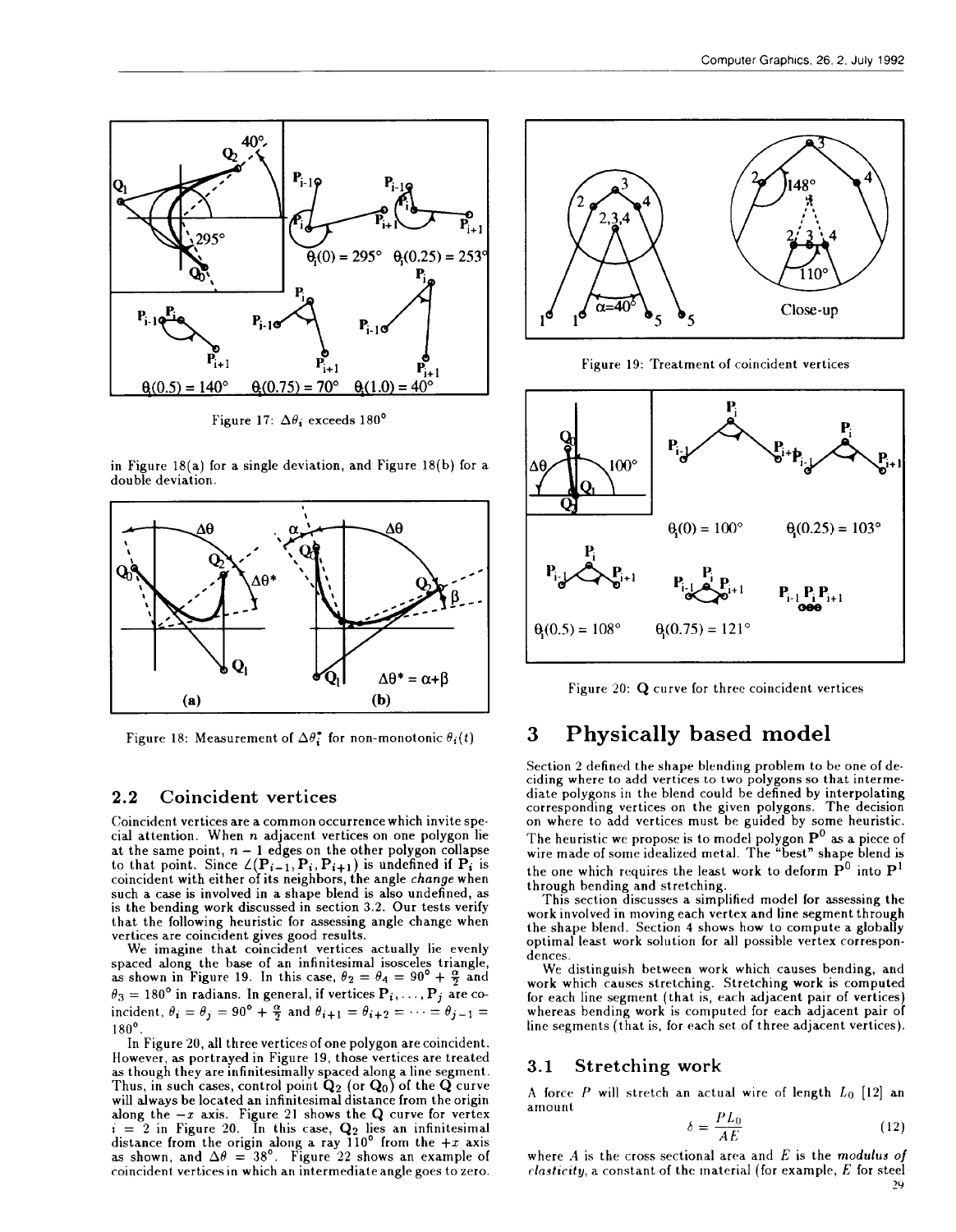

Figure 21: Q curve for two coincident vertices



Figure 22: Coincident vertices with  $\theta(.5) = 0$ 

is 29,000,000 psi). The work expended in stretching a real piece of wire an amount  $\delta$  is [12]

$$
W = \frac{\delta^2 AE}{2L_0}.
$$
 (13)

Since  $AE$  is a constant for the wire, for our purposes we replace it with a single user-definable "stretching stiffness constant"  $k_s$ . If  $L_0$  is the initial length of a section of wire, and if  $L_1$ is its final length, equation 13 will compute different value if the initial and final shapes are swapped  $(\frac{\delta^2 AE}{2L_0})$  in one case and  $\frac{\delta^2 AE}{2L_1}$  in the other). Furthermore, if an edge collapses to a single vertex (i.e.,  $L_0 = 0$ ), equation 13 requires infinite work. These two considerations motivate the following modification to equation 13:

$$
W_s = k_s \frac{(L_1 - L_0)^2}{(1 - c_s) \min(L_0, L_1) + c_s \max(L_0, L_1)}
$$
(14)

where  $\delta = L_1 - L_0$  and  $c_s$  is a user definable constant which controls the penalty for edges collapsing to points.

The exponent 2 in equations 13 and 14 assumes the wire is linearly elastic, which is the case if the wire has not stretched very much. If excessive st retching occurs, less work is required to elongate the wire because it undergoes plastic deformation

[12]. In this case, an exponent of 1 more closely expresses the work expended. Thus, we make one final modification to our stretching work equation:

$$
W_s = k_s \frac{|L_1 - L_0|^{\epsilon} \cdot}{(1 - c_s) \min(L_0, L_1) + c_s \max(L_0, L_1)},
$$
 (15)

where  $k_s$ ,  $c_s$ , and  $e_s$  are user definable constants.

In physical reality, these work equations only make sense if the wire is getting longer  $(L_1 > L_0)$ , not if it is getting shorter  $(L_1 < L_0)$ . For our purposes, we compute both stretching and compressing work using equation 15.

Section 4 calls for notation which expresses which segmen of wire is being stretched. Letting  $L_0 = ||\mathbf{P}_{i_1} - \mathbf{P}_{i_0}||$  and  $L_1 = ||\mathbf{P}_{j_1} - \mathbf{P}_{j_0}||$ , we denote by

$$
W_{\bullet}([i_0, j_0], [i_1, j_1]) = \frac{k_{\bullet} |L_1 - L_0|^{\epsilon_{\bullet}}}{(1 - c_{\bullet}) \min(L_0, L_1) + c_{\bullet} \max(L_0, L_1)}
$$
(16)

16)<br>the stretching work required to map  $\mathbf{P}_{i_0}$ — $\mathbf{P}_{i_1}$ , to  $\mathbf{P}_{j_0}$ — $\mathbf{P}_{j_1}$ where  $i_1=i_0$  or  $i_1=i_0+1$  and  $j_1=j_0$  or j

#### 3.2 Bending work

Analogous to the equation for stretching work developed in section 3.1, work which causes bending is defined in equation 18 for angle  $\angle (P_{i_0}^0, P_{i_1}^0, P_{i_2}^0)$  bending into angle  $\angle (P_{j_0}^1, P_{j_1}^1, P_{j_2}^1)$ :

$$
W_b([i_0, j_0], [i_1, j_1], [i_2, j_2]) =
$$
\n
$$
\begin{cases}\nk_b(\Delta\theta + m_b \Delta\theta^*)^{e_b} & \text{if } \theta(t) \text{ never goes to zero} \\
k_b(\Delta\theta + m_b \Delta\theta^*)^{e_b} + p_b & \text{if } \theta(t) \text{ does go to zero}\n\end{cases}
$$
\n(17)

where  $\Delta\theta$  and  $\Delta\theta^*$  are measured in radians and are defined in sections 2.1 and 2.2.  $k_b$ ,  $m_b$ ,  $e_b$ , and  $p_b$  are user definable that  $p_b$ constants. The constant  $k_b$  indicates bending stiffness,  $m_b$ penalizes angles which are not monotonic,  $e_b$  is an exponent which plays a role similar to  $e_s$ , and  $p_b$  penalizes angles from going to zero.

#### 3.3 Normalization

Notice that the work due to bending is independent of the size of the shapes. Thus, if the two shapes are scaled uniformly, the bending work computation does not change. However, the stretching work varies with the scale of the shapes. To make the constants  $k_s$  and  $e_s$  independent of scale, it is a good idea to map each shape to a unit rectangle, scaling the same amount in  $x$  and  $y$ , so that the largest dimension of the bounding box is one. It is important to scale uniformly or else the angles will change, along with the bending work computation.

It is noteworthy that uniform scaling of the shapes *does* affect the  $Q(t)$  curves, but not the bending work computation. If  $P<sup>1</sup>$  is scaled by a constant c, then  $Q<sub>0</sub>$  is unchanged,  $Q<sub>1</sub>$  is scaled by c, and  $\mathbf{Q}_2$  is scaled by  $c^2$ . This creates a different  $\mathbf{Q}(t)$  curve, but the angle function  $\angle((0,1),(0,0),\mathbf{Q}(t))=\theta(t)$ does not change.

#### 3.4 Numerical examples

This section provides two numerical examples of the work required to transform a unit isosceles right triangle into a unit square. In Figure 23, there is no stretching work in line segments O–1 and 3–4 and no bending work in angle O. The

stretching work in legs 1-2 and 2-3 is each  $k_s = \frac{|1-\sqrt{2}|}{2}$  $\frac{\sqrt{2}}{2} \cdot (1 - c_{\bullet}) + 1 \cdot c_{\bullet}$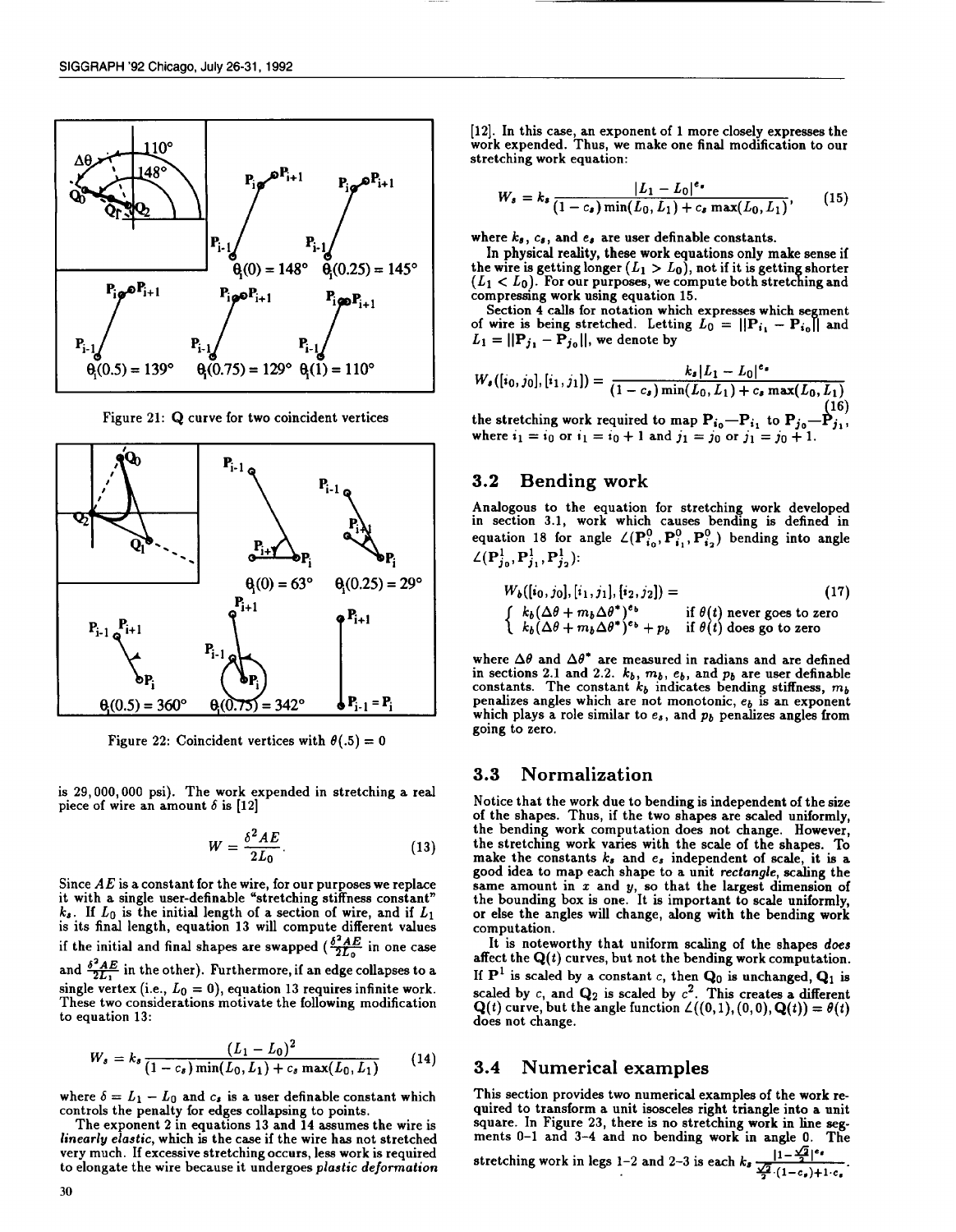The bending work in angles 1 and 3 is each  $k_b(\frac{\pi}{4})^{e_b}$  and in vertex 2 is  $k_b(\frac{\pi}{2})^{e_b}$ . Thus, the total work is

$$
W_1 = 2k_s \frac{.293^{e_*}}{.707 + .293c_s} + 2k_b.785^{e_b} + k_b 1.571^{e_b}.
$$
 (18)



Figure 23: Work computation example, blend 1

In Figure 24, there is also no stretching work in line seg-<br>ments 0-1 and 3-4 and no bending work in angle 0. The stretching work in line segment 1–2 is  $k_s \frac{|1-0|^{e_s}}{0\cdot(1-c_s)+1\cdot c_s}$ and in line 2–3 is  $k_3 \frac{1-\sqrt{2}}{1(1-\epsilon_4)+\sqrt{2}\epsilon_4}$ . The bending work in angies 1 and 2, based on section 2.2, is  $k_b$   $\left[\left(\frac{1}{2} \frac{1}{4} + \frac{1}{2}\right) - \frac{1}{2}\right]$  =  $k_b$   $(\frac{\pi}{8})^{e_b}$ . Angle 3 has a  $\Delta\theta$  of  $\pi/4$  and hence a bending work of  $k_b \frac{\pi}{4} e_b$ . Thus, the total work to perform the transformation in Figure 24 is

$$
W_2 = k_s \left( \frac{1}{c_s} + \frac{.414^e \cdot}{1 + .414c_s} \right) + k_b [2(.393)^{e_b} + .785^{e_b}]. \tag{19}
$$



Figure 24: Work computation example, blend 2

By selecting different coefficients  $k_{s},\,k_{b},\,e_{s},\,e_{b},\,$  and  $c_{s},\,$  we can coerce either blend to have a smaller work requiremei For example if  $k_s = k_b = .5, e_s = e_b = 1$  and  $c_s = 0.5$  $W_1 = 1.91$  and  $W_2 = 1.96$ . However, if we change  $k_s = 0.4$ and  $k_b = 0.6,$  then  $W_1 = 2.16$  and  $W_2 = 1.88.$  So, if the wire stretches more easily than it bends, blend 2 uses less work.

# **4 Least work solution**

This section presents a method for determining where to insert vertices so that the shape transformation is accomplished with the least work.

This method determines a globally optimal least work solution for all possible correspondences of existing vertices, so vertices can only be inserted at existing vertices. As a preprocessing step, additional vertices can be added to break up long line segments. The reason the optimization search is restricted to existing vertices is that otherwise it becomes a non-linear constrained optimization problem whose solution is very expensive and whose global optimality is difficult to verify. By contrast, the discrete solution presented here can be solved in  $O(mn)$  time in the number of respective vertices, and global optimality is assured.

One of the first papers written on contour triangulation, [15], employs a directed graph to compute an optimal triangulation between a pair of contour lines. [8] further refined the use of the directed graph for that problem. Our least work **s** lution is primarily based on those two excellent papers. Thi section briefly reviews the use of directed graphs, giving only enough detail to explain how the ideas in [8] are adapte

Given two polygons  $\mathbf{P}^0 = [\mathbf{P}_0^0, \mathbf{P}_1^0, \dots, \mathbf{P}_m^0]$  and  $\mathbf{P}^1 =$  $[P_0^1, P_1^1, \ldots, P_n^1]$ , all vertex correspondences can be repre sented in an  $m \times n$  rectangular matrix, or "graph". The columns of the graph represent vertices on  $\mathbf{P}^{\circ}$  and the rows of the graph represent vertices on  $P<sup>1</sup>$ . The point at which column i meets row j signifies a correspondence between  $P_i^0$ . and  $\mathbf{P}_i^1$ .

Denote by  $[i, j]$  a correspondence between  $\mathbf{P}_i^0$  and  $\mathbf{P}_i^1$ , which can be represented on the graph as a dot at the junctic of column i and row j. A complete shape transformation requires every vertex in  $P^0$  to correspond to at least one vertex in  $P^+$  and vice versa. Furthermore, we only allow  $[i, j]$  to be a correspondence il  $[i - 1, j]$ ,  $[i, j - 1]$ , or  $[i - 1, j - 1]$  is also a correspondence — else intermediate polygons in the shap transformation would split apart. Given that  $[0, 0] = [m, n]$ is a correspondence, a complete solution can be represented on the graph as a string of dots starting at  $[0, 0]$  and ending at  $[m, n]$ , with each subsequent dot positioned one step East, South, or Southeast from the preceding dot. This is illustrated in Figure 25, where the dots are connected by arrows. We will refer to such a sequence of dots as a *path*, denoted by



Figure 25: Graph representation of a shape transformation

 ${c_0, c_1, \ldots, c_k}$ . In Figure 25,  $c_0 = [0, 0], c_3 = [2, 3],$  etc. Note that  $k$  is the number of vertices in each intermediate polygon in the blend, with  $\max(m, n) \leq k \leq m + n$ .

We do not allow a South step to be immediately followed by an East step, or an East step to be followed by a South step, because such a combination is more expensive than a single Southeast step, except possibly under unusual work coefficients. The main reason for this rule is to save some computation. Thus, we may say that a path must travel in a Southeasterly direction, and make no 90° turns.

Consider how to evaluate the bending and stretching work for the example in Figure 25. Stretching work is computed for each pair of neighboring dots on the path  $(c_{l-1}, c_l)$ , since each such pair of dots on the path represents two points on  $P^0$ transforming to two points on  $P<sup>1</sup>$ . Bending work must be computed using three neighboring dots on the path  $(c_{l-1}, c_l, c_{l+1}),$ since an angle change involves three points on  $P^0$  moving to three points on  $P<sup>1</sup>$ .

For large  $m = n$ , there are  $O\left(\frac{m^m}{m!}\right) = O\left(\frac{\epsilon^m}{\sqrt{m}}\right)$  legal paths. However, using a graph, the least work solution can be determined by visiting each junction only once  $(O(m^2))$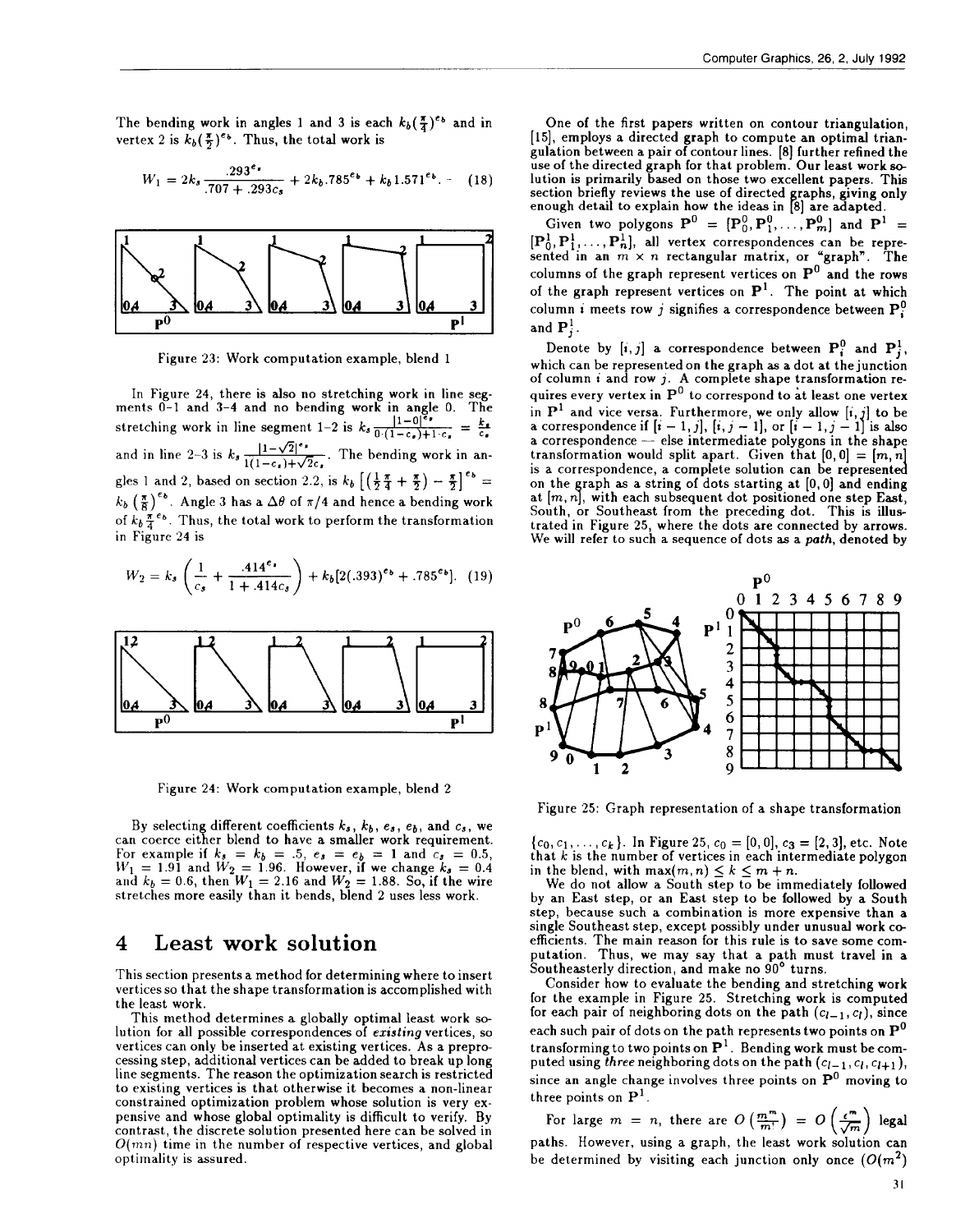computation expense). The basic strategy proceeds by considering polygon fragments consisting of vertices  $0, \ldots, i$  of  $\mathbf{P}^0$ and vertices  $0, \ldots, j$  of  $P_1$ . Denote these polygon fragments  $P^0(i)$  and  $P^1(j)$ . We wish to compute the minimum work  $P^{\circ}(t)$  and  $P^{\circ}(j)$ . We wish to compute the minimum work required to transform  $P^-(t)$  into  $P^-(j)$ , according to the work equations in section 3. In graph theory language, we want to find the path which connects  $[0,0]$  to  $[i, j]$  using the minimum amount of work, denoted  $W(i, j)$ . This is easily accomplished using the simple observation that if we know the minimum work values  $W(i - 1, j)$ ,  $W(i, j - 1)$ , and  $W(i - 1, j - 1)$ , then  $W(\mathfrak{i},j)$  must equal one of those three predecessors plus the incremental work involved in connecting that predecessor with  $[i, j]$ .

To accomplish this, we must actually concern ourselves with three values of  $W(i, j)$ , denoted by  $W_1(i, j)$ ,  $W_2(i, j)$ , and  $W_{\leftarrow}(i, j)$ , which indicate the minimum work required to transform  $P^{\circ}(i)$  into  $P^{\circ}(j)$  if  $[i, j - 1]$ ,  $[i - 1, j - 1]$ , or  $[i - 1, j]$ respectively is the preceding dot on the path. These thre values are required because each bending work computati relies on three dots on the path. We thus proceed by assigning  $W_1(0,0) = W_-(0,0) = W_1(0,0) = 0$  and computing for  $j=0,\ldots,n$  and for  $i=0,\ldots,m$  (i and j not both = 0):

$$
W_{\leftarrow}(i,j) = W_s([i-1,j],[i,j]) +
$$
  
\n
$$
\min\{W_{\leftarrow}(i-1,j) + W_b([i-2,j],[i-1,j],[i,j])\},\
$$
  
\n
$$
W_{\setminus}(i-1,j) + W_b([i-2,j-1],[i-1,j],[i,j])\}
$$
\n(20)

$$
W_{\uparrow}(i,j) = W_s([i,j-1],[i,j]) +
$$
  
\n
$$
\min\{W_{\uparrow}(i,j-1) + W_b([i,j-2],[i,j-1],[i,j]),\}
$$
  
\n
$$
W_{\searrow}(i,j-1) + W_b([i-1,j-2],[i,j-1],[i,j])\}
$$
\n(21)

$$
W_{\diagdown} (i, j) = W_{s} ([i - 1, j - 1], [i, j]) +
$$
\n
$$
\min \{ W_{\uparrow} (i - 1, j - 1) + W_{b} ([i - 1, j - 2], [i - 1, j - 1], [i, j]) \},
$$
\n
$$
W_{\diagdown} (i - 1, j - 1) + W_{b} ([i - 2, j - 2], [i - 1, j - 1], [i, j]) \},
$$
\n
$$
W_{\diagdown} (i - 1, j - 1) + W_{b} ([i - 2, j - 1], [i - 1, j - 1], [i, j]) \}
$$
\n(22)

where  $W_b([i_1, j_1], [i_2, j_2], [i_3, j_3]) = \infty$  for  $i_1 < 0$  or  $j_1 < 0$ .

i The value  $min(W \leftarrow (m, n), W \setminus (m, n), W \uparrow (m, n))$  is the global least work. This is of secondary interest; what we really want to know is what path results in this minimum work. The path is determined by backtracking through the graph, a process discussed in [8]. Actually, our backtracking is slightl more complicated because each graph node must keep track of three backpointers, one for each direction from which the node can be approached in the backtrack.

#### 4.1 Implementation

There is no need to store more than two rows of  $W_{\leftarrow}(i, j)$ ,  $W_{\nwarrow}(i, j)$ ,  $W_{\uparrow}(i, j)$  information. Once a complete row of work values has been computed, the previous row can be discarded.

The algorithm as stated goes to a lot of effort to assure that it has found a path of globally minimal work. In particular, the bending work costs much more to compute than does the stretching work, since each node in the graph can represent the middle vertex of seven different angle change. A much more economical (three times faster!) implementation is possible, which no longer assures a global minimum work solution, but which provides virtually identical results to the rigorous algorithm dicussed above. The simplified algorithm uses only one value of  $W(i, j)$  (instead of calculating  $\tilde{W}_1(i, j)$ ,  $W_{\nwarrow}(i, j)$ , and  $W_{\leftarrow}(i, j)$ ) as follows.

For purposes of discussion, if point  $\left[\centerdot, \jmath\right]$  lies on a path, the preceding point on the path is indicated using the function 1 preceding point is straight up from  $[t, j]$ , then  $west(i, j) = 0$  $west(i, j)$  and north $(i, j)$ . If the preceding point is directly West of  $[i, j]$ , then  $west(i, j) = 1$  and  $north(i, j) = 0$ . If the

and north $(i, j) = 1$ . If the preceding point is North-West of  $[i, j]$ , then  $\text{west}(i, j) = 1$  and  $\text{north}(i, j) = 1$ . Define

$$
w_0 = W(i-1, j) + W_s([i-1, j], [i, j]) +
$$
  
\n
$$
W_b([i-1-west(i-1, j), j-north(i-1, j)],
$$
  
\n
$$
[i-1, j], [i, j])
$$
\n(23)

$$
w_1 = W(i, j-1) + W_s([i, j-1], [i, j]) +
$$
  
\n
$$
W_b([i-west(i, j-1), j-1-north(i, j-1)],
$$
  
\n
$$
[i, j-1], [i, j])
$$
\n(24)

$$
w_2 = W(i-1, j-1) + W_s([i-1, j-1], [i, j]) +
$$
  
\n
$$
W_b([i-1-west(i-1, j-1), j-1-north(i-1, j-1)],
$$
  
\n
$$
[i-1, j-1], [i, j])
$$
\n(25)

where  $w_0$  is undefined for  $i = 0$ ,  $w_1$  is undefined for  $j = 0$ , and  $w_2$  is undefined for  $i = 0$  or  $j = 0$ . Then

if 
$$
w_0 \le w_1, w_2
$$
 :  $W(i, j) = w_0$ ;  $west(i, j) = 1$ ;  
north $(i, j) = 0$  (26)

if 
$$
w_1 \le w_0, w_2
$$
 :  $W(i, j) = w_1$ ;  $west(i, j) = 0$ ;  
north $(i, j) = 1$  (27)

if 
$$
w_2 \le w_0, w_1
$$
 :  $W(i, j) = w_2$ ;  $west(i, j) = 1$ ;  
north $(i, j) = 1$  (28)

The algorithm for computing the least work solution amounts to setting  $W(0, 0) = 0$  and from equations 23 – 28 computing  $W(i, j);$   $i = 0, \ldots, m; j = 0, \ldots, n$ .  $W(m, n)$  is then the optimal total least work, and the north and west information can be used to backtrace the path which leads to this least work solution.

We recommend using this simplified algorithm, because it is easier to implement, it runs three times faster than the theoretically precise algorithm, and the results are visually similar.

#### 4.2 Starting points

The above discussion assumes that point  $P_0^0$  corresponds to point  $P_0^1$ . A globally minimum work solution for any initial correspondence can be computed in  $O(mn \ln n)$  time (see [8]). The example in Figure 9 shows a zero work solution which was found by considering all possible starting correspondences. All the other Figures in the paper had the initial correspondence specified.

# **5 Examples and discussion**

The work equations in section 3 contain seven user definable constants:  $k_s$ ,  $k_b$ ,  $e_s$ ,  $e_b$ ,  $p_b$ ,  $m_b$ , and  $c_s$ .  $k_s$  and  $k_b$  can be restricted to the unit interval. Table 1 shows the coefficients used by our algorithm to blend the figures in this paper. The meaning of diagonal deviation dd is discussed in section 5.2.

Figures 8-11 underscore the inherent ambiguity of the shape blending problem. Without human guidance, no algorithm could discern which of these four solutions is ap propriate, since one can think of specific instances in which each of them might be preferred. Note that for these shape pairs, parameter adjustment can achieve the different desired results. As mentioned, the only user intervention for the examples in this paper is the specification of starting points and of the seven constants. However, it is easy to contrive examples where no set of seven constants will produce a prescribed blend (such ss in Figure 26, which consists of a combination of Figures 8 and 11). In some cases, it may be needful for the user to specify a few other correspondences as well.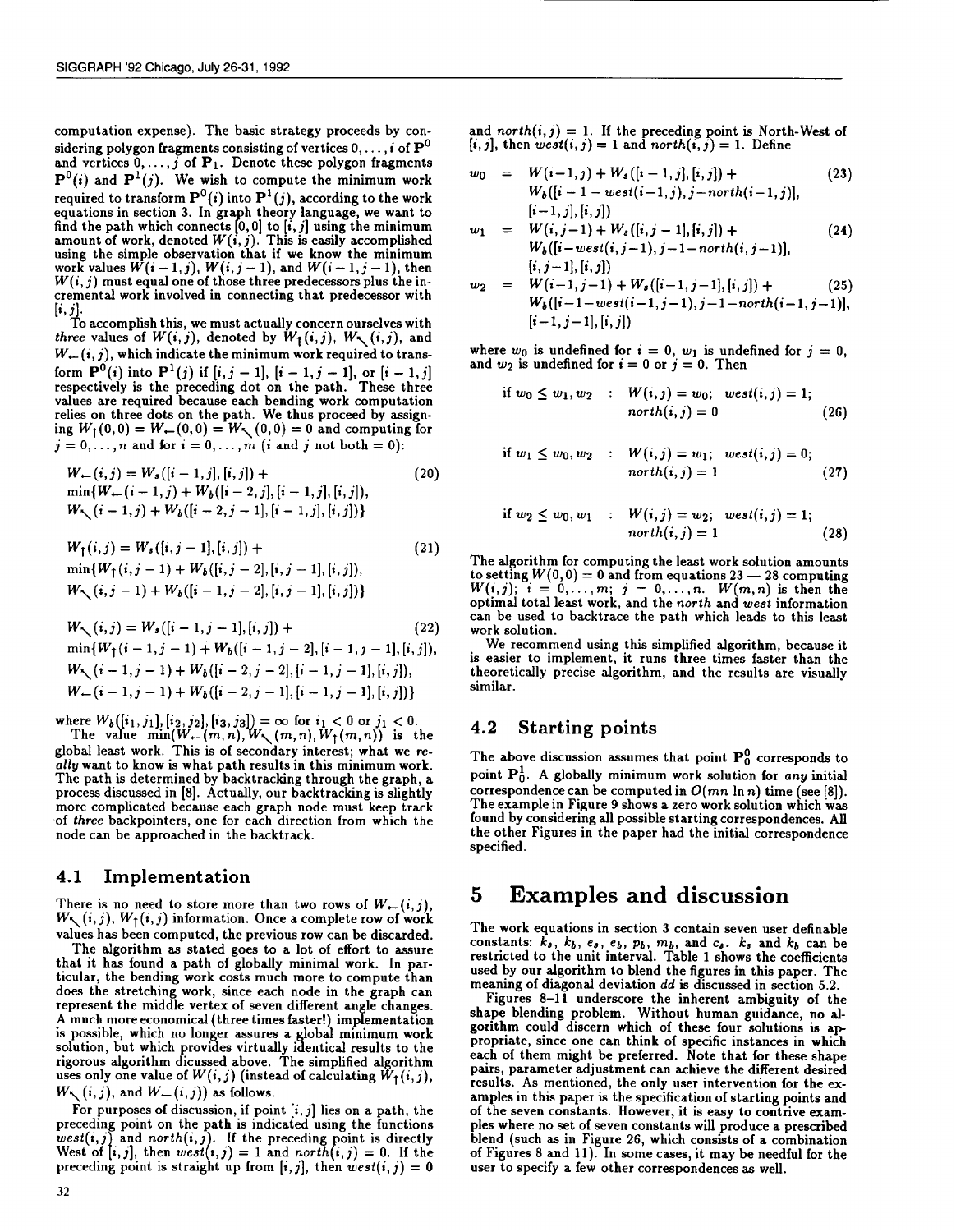| ïgure | aa   | к,  | n n | $e_s$ | $e_b$  | pь   | $m_b$ | $c_{s}$ |
|-------|------|-----|-----|-------|--------|------|-------|---------|
|       | .06  |     |     |       |        | 000  | l O   | ن.      |
|       | 09   |     |     |       |        | 1000 | 10    | .5      |
|       | 09   |     |     |       | $.5\,$ | 1000 | 10    | .5      |
|       |      |     |     |       | о      |      |       | .5      |
|       |      |     |     |       |        |      |       | $\cdot$ |
|       | -25  |     |     |       |        |      |       | ٠.      |
|       | .245 | نه. |     |       | .3     |      |       | $\cdot$ |
| 28    | .U4  |     |     |       |        |      |       | ں،      |

Table 1: Coefficients for various example figures

| 1         <u>           </u> |  | ┌───┐│ │ ┌───╎ │ │ │ │ │ │ |  |
|------------------------------|--|----------------------------|--|
|                              |  |                            |  |

Figure 26: Unattainable example



Figure 27: Cow to deer

Figure 27 shows a blend from a cow to a deer. Notice that some of the antlers cross each other in the intermediate shapes. A high value of  $p_b$  prevents local self-intersections (angles going to zero) but not global self intersections.

Figure 28 involves excessive movement of the dancer's arm. Due to the linear motion between corresponding vertices, the arm shortens as it moves.



Figure 28: Dancer

### 5.1 Preprocessing

The heuristic described in this paper relies on a reasonable initial distribution of polygon vertices. For example, Figure 2 requires additional vertices to be inserted along some of the straight segments of the F shape in order to provide a pleasing correspondence with the base of the E.

Since the work equations are more realistic for distinct vertices than for coincident vertices, the algorithm tends to work best if the two polygons have roughly the same number of vertices. This tends to reduce the number of coincident vertices in the final solution, since there must be a minimum of  $|m-n|$ coincident vertices.

#### 5.2 Speedups

We timed an example in which each polygon has 100 vertices, and the execution time on an IBM RS6000 Model 530 workstation is 8 seconds using unoptimized code. Using the simplified alorithm in section 4.1, the execution time is 3 seconds.

In most cases, the graph of the Ieaxt work solution has a path (see Figure 25) which does not deviate very far from the diagonal of the graph. Recall that a polygon  $\mathbf{P}^{0}$  with  $m$ vertices and a polygon  $\mathbf{P}^1$  with  $n$  vertices create a graph with  $m$  columns and  $n$  rows. The amount which graph point  $c[i, j]$ deviates from the graph diagonal is

$$
\left|\frac{i}{m} - \frac{j}{n}\right|.\tag{29}
$$

The diagonal deviation of an entire path is

$$
dd = \max_{\left[i,j\right] \in \text{path}} \left| \frac{i}{m} - \frac{j}{n} \right|.
$$
 (30)

The cow-to-deer blend path (see Figure 27) is shown in Figure 29. Its diagonal deviation of .245 is the largest of any of the examples in this paper (see Table 1). Thus, instead of searching the entire rectangular graph, the least work solution can generally be determined by visiting only those elements of the graph within a distance dd from the diagonal.